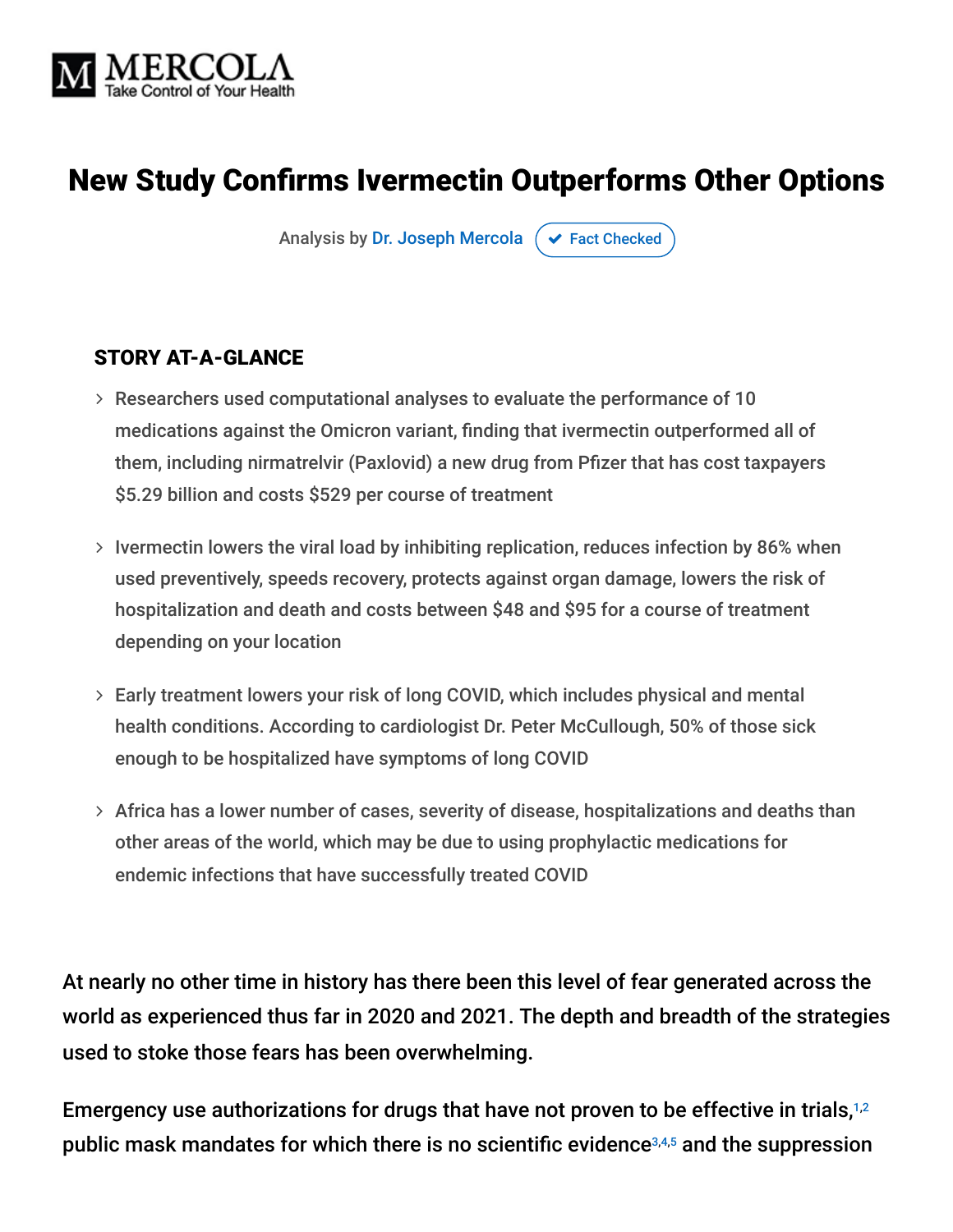and censorship of health information has boosted public fear over a viral illness with a survival rate of over 99%. 6

Unfortunately, many of the early effective treatment strategies that can be used at home have also fallen victim to censorship. Ivermectin is one of those strategies. In a computational analysis of the Omicron variant against several therapeutic agents, data show that ivermectin had the best results. 7

Yet, as you look objectively at what's been happening across the world, the fear being generated is not one-sided. The suppression of information by corporations, government agencies and the pharmaceutical industry is one indication of their concern and how far they're willing to go to ensure the level of fear remains high enough to manipulate behavior.

Consider the statistics from the U.S. Centers for Disease Control and Prevention. In 2019, 4.6% of the U.S. population was diagnosed with heart disease.<sup>8</sup> The population at the end of 2019 was 328,239,523. $9$  This means there were 15,099,018 people with heart disease in the U.S. in 2019. There were 696,962 people who died that year from heart disease, $10$  which is a death rate of 4.6%.

This is 20 times greater than the death rate from COVID-19. Yet these same agencies were not lobbying for mandates against soda or sugar-laden foods; they weren't banning smoking and they weren't mandating exercise — all heart disease risk factors. 11

The censorship and suppression of information has hobbled early treatment of COVID-19 in many western nations. Through 2020, public health experts $^{12,13}$  and the mainstream media<sup>14,15</sup> warned against the use of hydroxychloroquine and ivermectin. Both are on the World Health Organization's list of essential drugs,<sup>16</sup> but the benefits have been ignored by public health officials and buried by the media.

## Newest Ivermectin Study Showed Best Results Against COVID

This study on Cornell University's preprint website has not yet been peer-reviewed. Researchers used a computational analysis to look at the Omicron variant, which has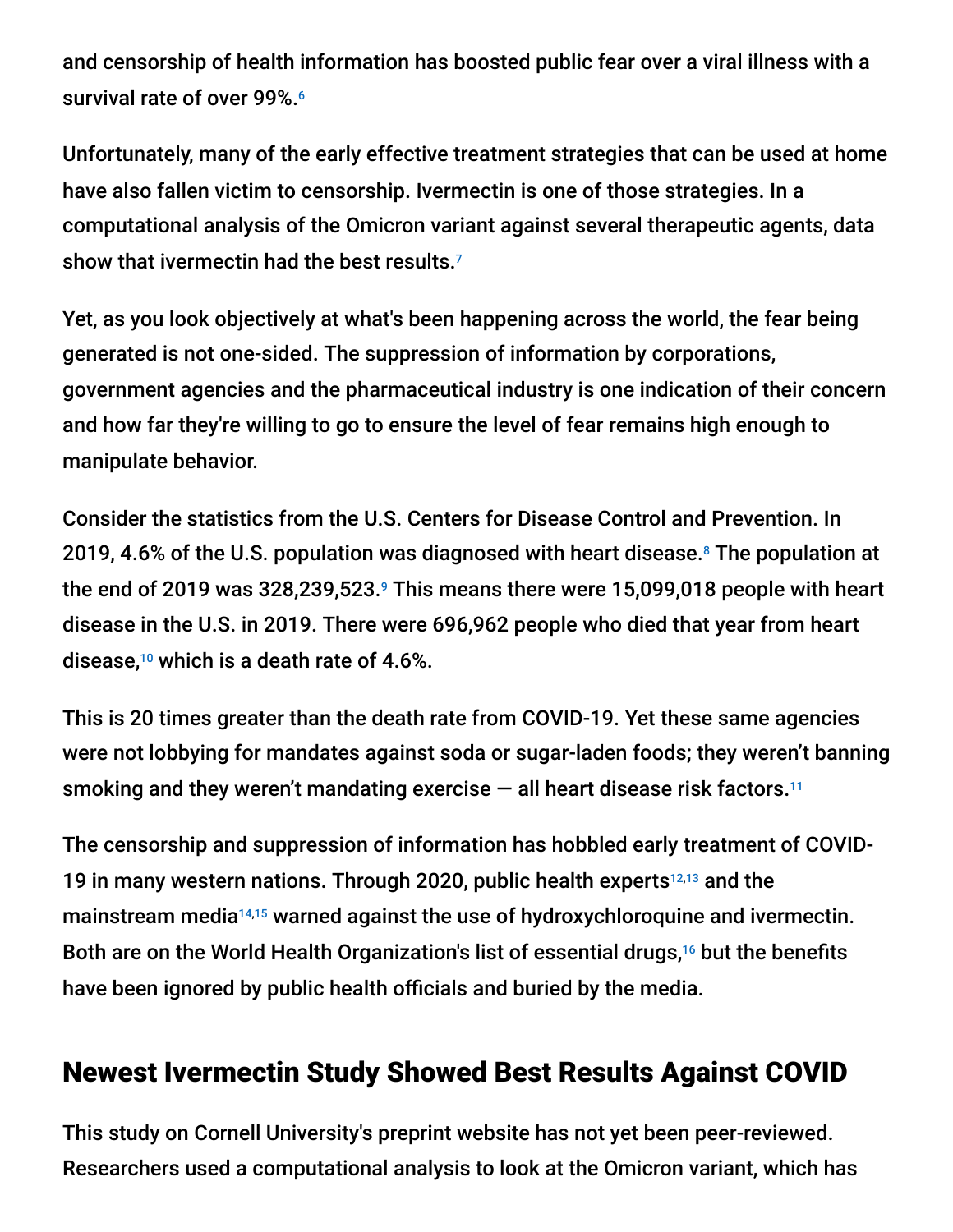demonstrated a lower clinical presentation and lower hospital admission rates. 17

After having retrieved the complete genome sequence and collecting 30 variants from the database, the researchers analyzed 10 drugs against the virus, including:

| <b>Nirmatrelvir</b> | <b>Ritonvir</b> |
|---------------------|-----------------|
| <b>Ivermectin</b>   | Lopinavir       |
| <b>Boceprevir</b>   | MPro 13b        |
| <b>MPro N3</b>      | GC-373          |
| GC376               | PF-00835231     |

The researchers found that each of the drugs had some degree of effectiveness against the virus and most were currently in clinical trials. They used molecular docking to find that the mutations in the Omicron variant didn't significantly affect the interaction between the drugs and the main protease.

An analysis of all 10 drugs found that ivermectin was the most effective drug candidate against the Omicron variant. The testing included Nirmatrelvir (Paxlovid), which is the new protease inhibitor for which the FDA provided an emergency use authorization against COVID in December 2021. 18

In other words, Pfizer released a new drug which cost the U.S. taxpayers \$5.29 billion or \$529 per course of treatment<sup>19</sup> and which received an EUA despite the availability of a similar drug that has proven to be more effective and is cheaper, priced between \$48 20 and \$95 $^{21}$  for 20 pills depending on your location.

### How Ivermectin Works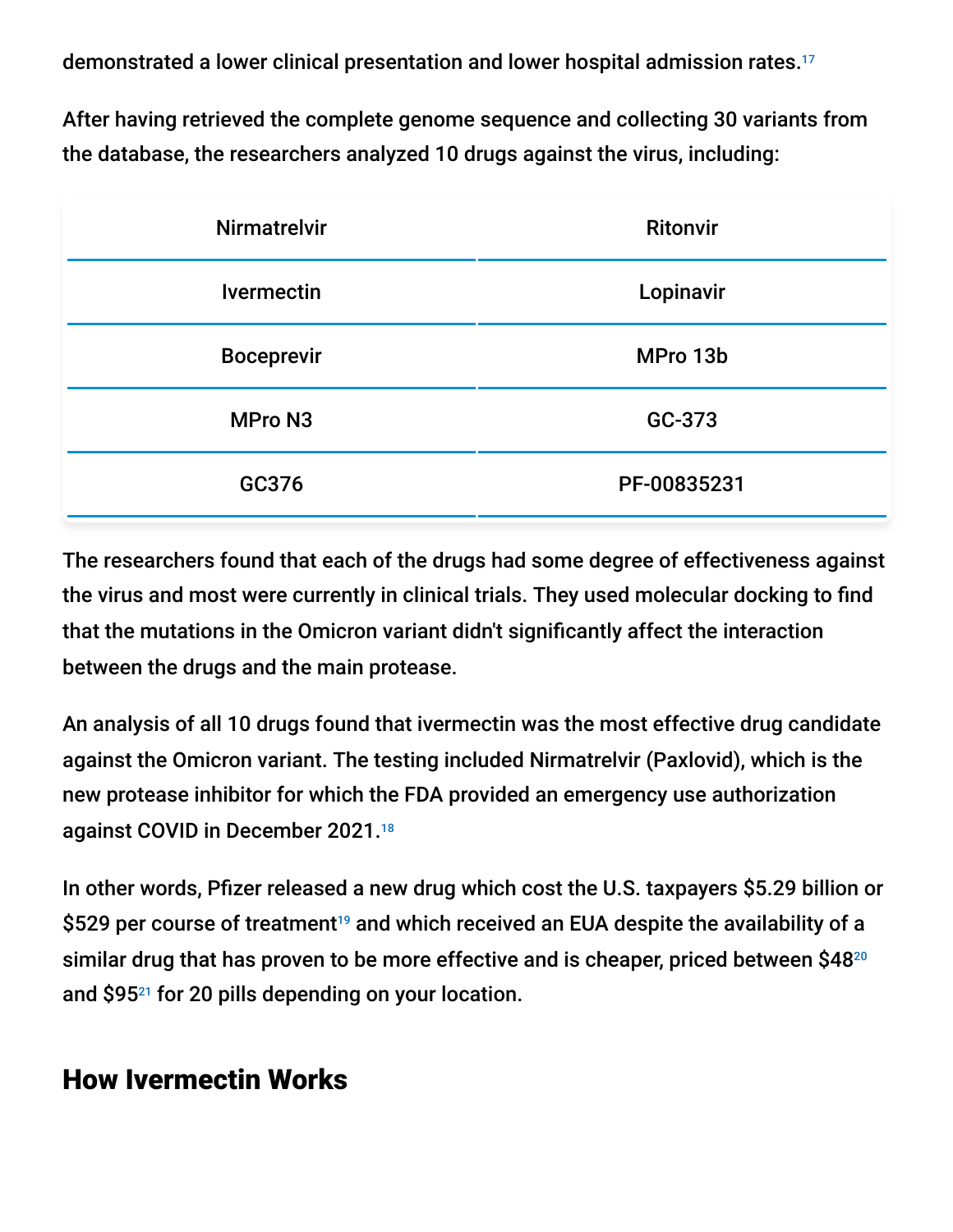Ivermectin is best known for its antiparasitic properties.<sup>22</sup> Yet, the drug also has antiviral and anti-inflammatory properties. Studies have shown that ivermectin helps to lower the viral load by inhibiting replication.<sup>23</sup> A single dose of ivermectin can kill 99.8% of the virus within 48 hours. 24

A meta-analysis in the American Journal of Therapeutics<sup>25</sup> showed the drug reduced infection by an average of 86% when used preventively. An observational study<sup>26</sup> in Bangladesh evaluated the effectiveness of ivermectin as a prophylaxis for COVID-19 in health care workers.

The data showed four of the 58 volunteers who took 12 mg of ivermectin once a month for four months developed mild COVID symptoms as compared to 44 of the 60 health care workers who declined the medication.

Ivermectin has also been shown to speed recovery, in part by inhibiting inflammation and protecting against organ damage. $^{27}$  This pathway also lowers the risk of hospitalization and death. Meta analyses have shown an average reduction in mortality that ranges from 75%28 to 83%.<sup>29,30</sup>

Additionally, the drug also prevents transmission of SARS-CoV-2 when taken before or after exposure.<sup>31</sup> Added together, these benefits make it clear that ivermectin could all but eliminate this pandemic.

# Early Intervention Lowers Long COVID and Hospitalization

Some people who have had COVID-19 seem to be unable to fully recover and complain of lingering symptoms of chronic fatigue. Others struggle with mental health problems. One study,<sup>32,33</sup> in November 2020, found 18.1% of people who had COVID-19 received their first psychiatric diagnosis in the 14 to 90 days after recovery. Most commonly diagnosed conditions were anxiety disorders, insomnia and dementia.

These symptoms have come to be called long COVID, long-haul COVID, post-COVID syndrome, chronic COVID or long-haul syndrome. They all refer to symptoms that persist for four more weeks after an initial COVID-19 infection. According to Dr. Peter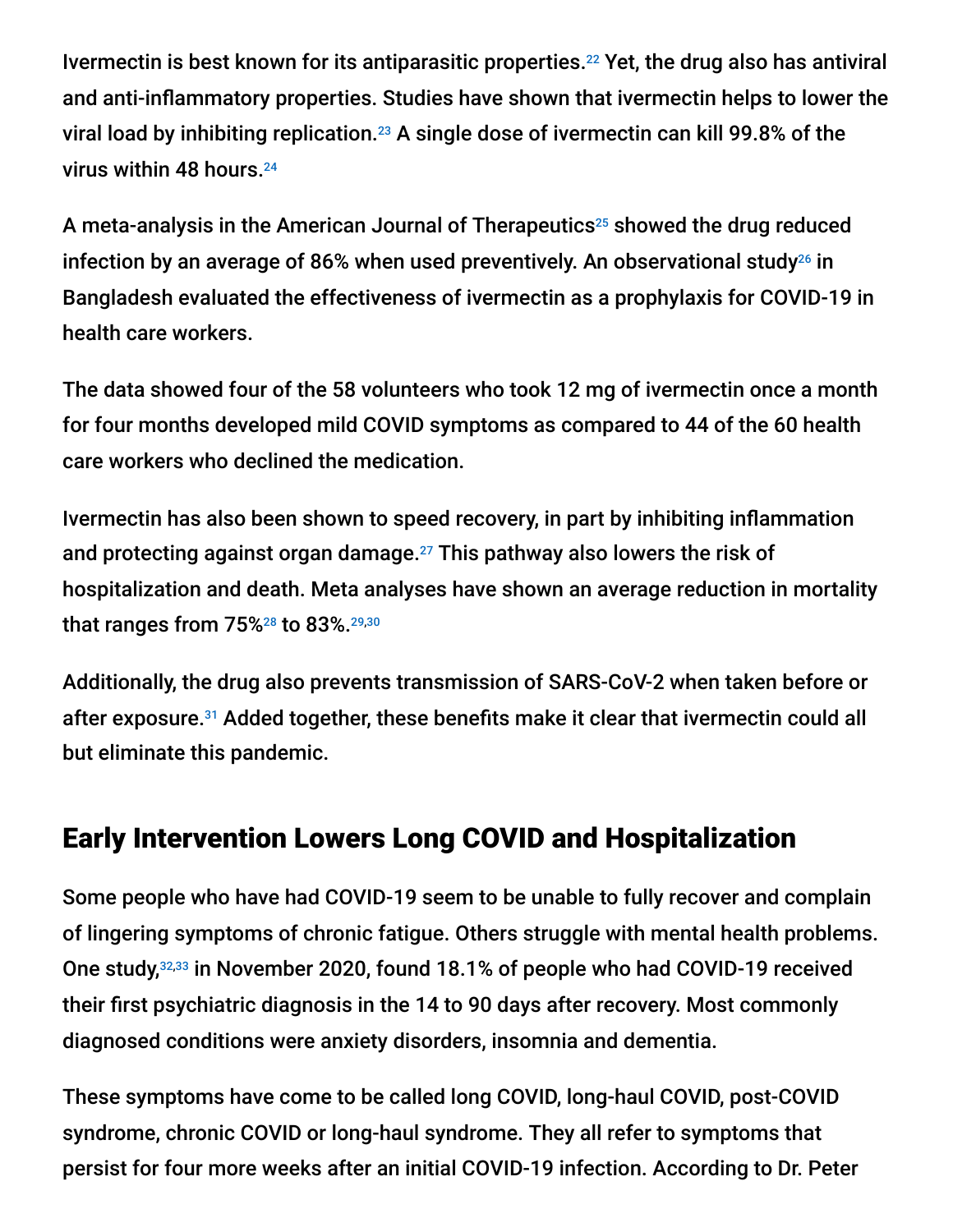McCullough, board-certified internist and cardiologist, 50% of those who have been sick enough to be hospitalized will have symptoms of long COVID: 34

*"So, the sicker someone is, and the longer the duration of COVID, the more likely they are to have long COVID syndrome. That's the reason why we like early treatment. We shorten the duration of symptoms and there's less of a chance for long COVID syndrome."*

Some of the common symptoms of long COVID include shortness of breath, joint pain, memory, concentration or sleeping problems, muscle pain or headache and loss of smell or taste. According to McCullough, a paper presented by Dr. Bruce Patterson at the International COVID Summit in Rome, September 11 to  $14,35$  2021: $36$ 

*"... showed that in individuals who've had significant COVID illness, 15 months later the s1 segment of the spike protein is recoverable from human monocytes. That means the body literally has been sprayed with the virus and it spends 15 months, in a sense, trying to clean out the spike protein from our tissues. No wonder people have long COVID syndrome."*

It should come as no surprise that studies have also confirmed that early intervention improves mortality $37$  and reduces hospitalizations. $38$  Perhaps one of the greatest crimes in this whole pandemic is the refusal by reigning health authorities to issue early treatment guidance.

Instead, they've done everything possible to suppress remedies shown to work. Patients were simply told to stay home and do nothing. Once the infection had worsened to the point of near-death, patients were told to go to the hospital, where most were routinely placed on mechanical ventilation  $-$  a practice that was quickly discovered to be lethal.

However, as the featured study $^{39}$  and others have demonstrated, $^{40}$  ivermectin is one of the successful treatment protocols that can be used against SARS-CoV-2.

### Africa Has Lowest Case and Death Rate, Likely From Ivermectin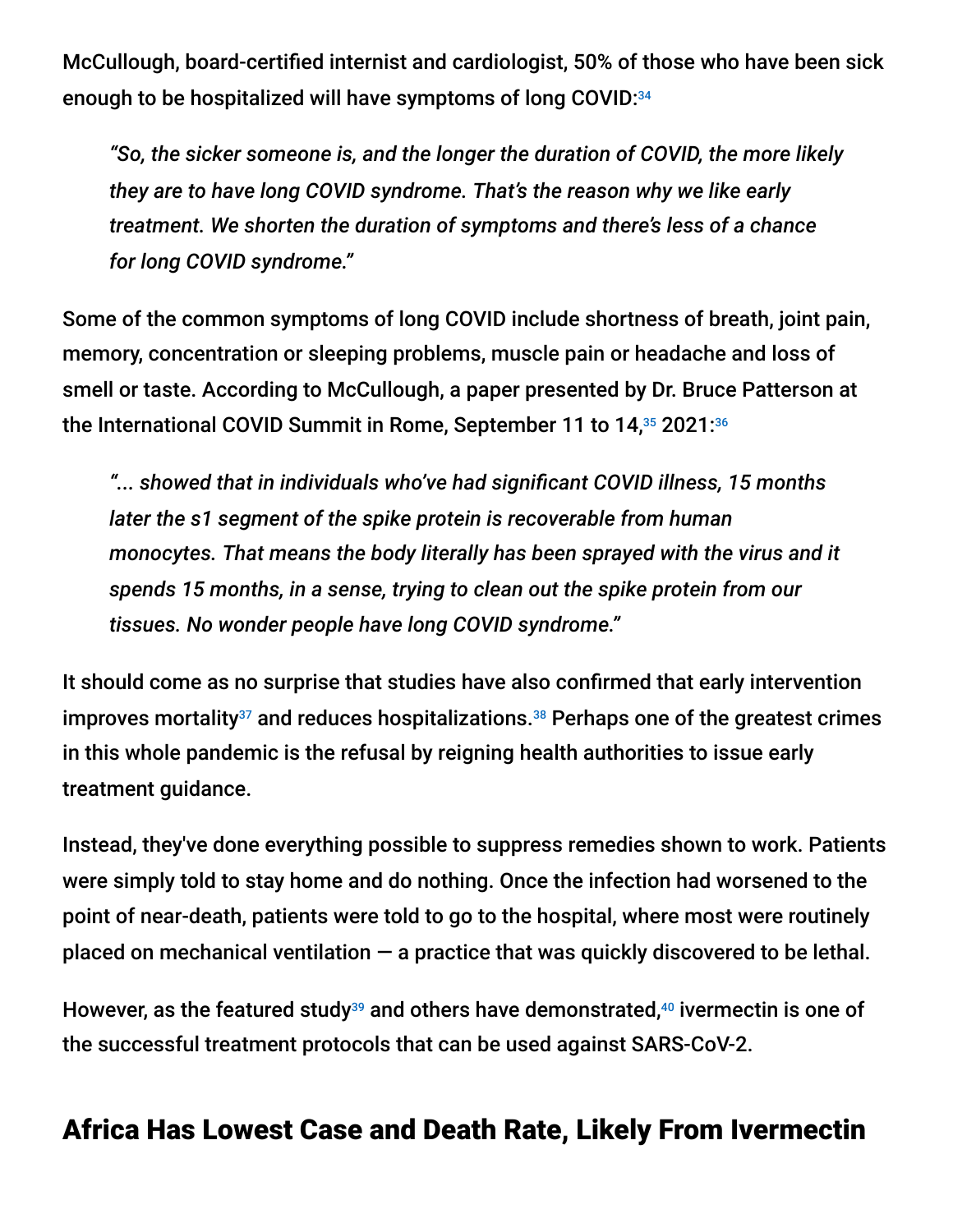Across the world, countries have taken different approaches to address the spread of the virus.<sup>41</sup> The steps taken in Africa varied depending on the country, yet the infection and death rates were relatively stable and low across the continent. 42

In the last year there have been reports of small areas in the world where the number of infections, deaths or case-fatality rates have been significantly lower than the rest of the world. For example, India's Uttar Pradesh State<sup>43</sup> reported a recovery rate of 98.6% and no further infections.

However, the entire continent of Africa appears to have sidestepped the massive number of infections and deaths predicted for these poorly funded countries with overcrowded cities. Early estimations were that millions would die, but that scenario has not materialized. The World Health Organization has called Africa "one of the least affected regions in the world." 44

There are several factors that may influence the infection rate in Africa. A study from Japan demonstrates that after just 12 days that doctors were allowed to legally prescribe Ivermectin to their patients, the cases dropped dramatically. 45

The chairman of the Tokyo Medical Association $46$  had noticed the low number of infections and deaths in Africa, where many use ivermectin prophylactically and as the core strategy to treat onchocerciasis, $47$  a parasitic disease also known as river blindness. More than 99% of people infected with river blindness live in 31 African countries.

In addition to ivermectin use in Africa, other medications are also commonly available, such as hydroxychloroquine and chloroquine, which have long been used in the treatment and prevention of malaria,<sup>48</sup> also endemic in Africa.<sup>49</sup> In America, Dr. Vladimir Zelenko has published successful results using hydroxychloroquine and zinc against COVID-19. 50,51,52

Finally, Artemisia annua, also known as sweet wormwood, is an herb used in combination therapies to treat malaria.<sup>53</sup> It was used in traditional Chinese medicine for more than 2,000 years to treat fever. Today artemisinin, a metabolite of Artemisia, is the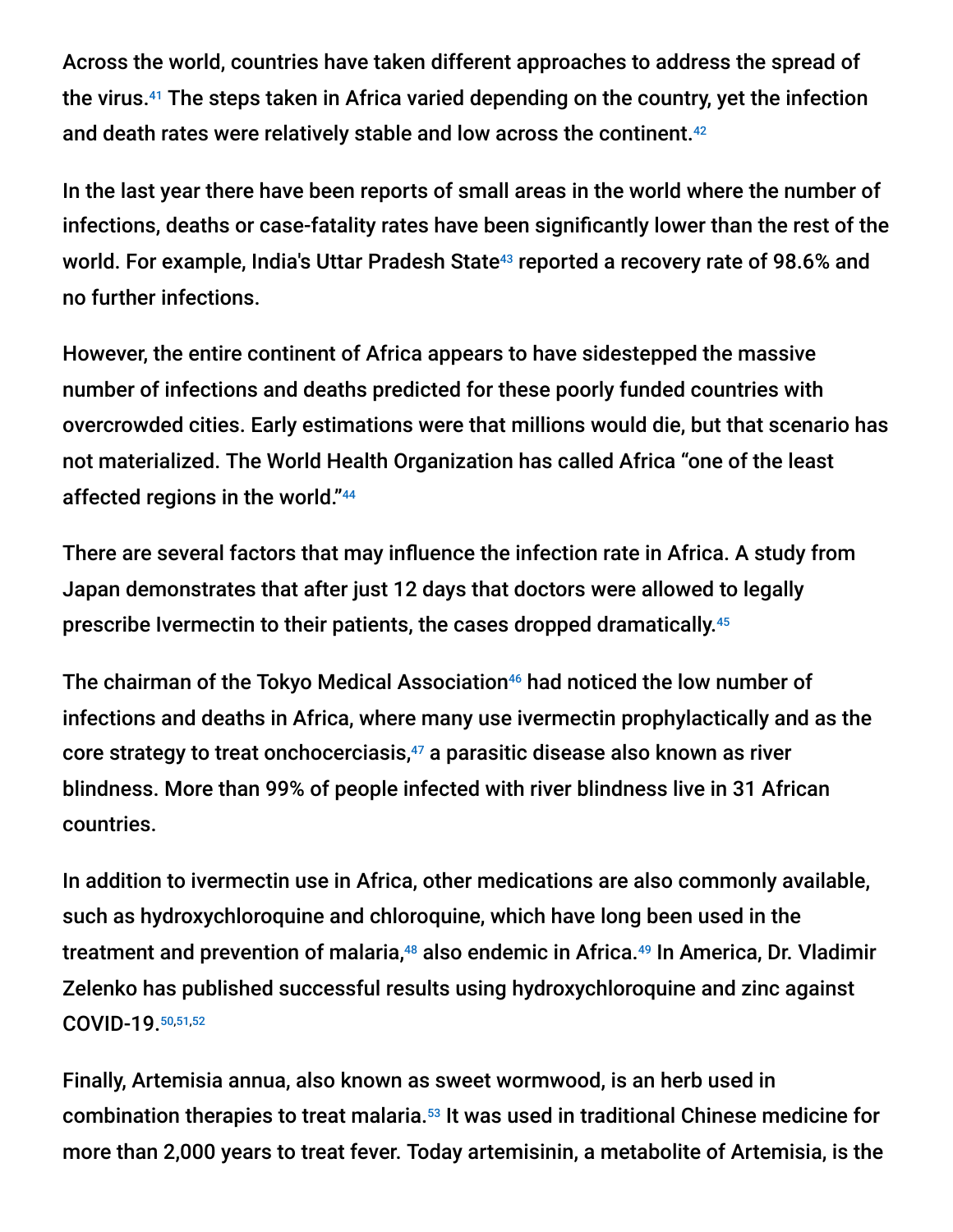current therapeutic option for malaria. The plant has also been studied since the 2003 SARS outbreak for the treatment of coronaviruses, with good results. 54,55

In other words, whether by design or default, the medications that have proven to be successful against the virus are commonly used in Africa for other health conditions. While Pfizer tests the short- and long-term effects of a genetic experiment on Israel's population,<sup>56</sup> it appears one continent has demonstrated administration of a 30-year-old, inexpensive drug with a known safety profile could reduce the cases, severity and mortality from this infection.

The question that must be asked and answered to get to the bottom of this plandemic is what is blinding mainstream media, government agencies, public health experts, medical associations, doctors, nurses, and your next-door neighbor from recognizing and speaking out in support of science?

#### **Sources and References**

- <sup>1</sup> [Cochrane Database of Systematic Reviews, 2021;8\(8\)](https://pubmed.ncbi.nlm.nih.gov/34350582/)
- <sup>2</sup> [JAMA Infectious Disease, 2021; 4\(7\)](https://jamanetwork.com/journals/jamanetworkopen/fullarticle/2781959)
- <sup>3</sup> [ONA.org September 7, 2018](https://web.archive.org/web/20210326171505/https:/www.ona.org/news-posts/ona-wins-vaccinate-or-mask-flu-policy/)
- [JAMA 2009;302\(17\):1865-1871](https://jamanetwork.com/journals/jama/fullarticle/184819) 4
- <sup>5</sup> [BMJ Open 2015;5:e006577](https://bmjopen.bmj.com/content/5/4/e006577)
- $6$  [Bulletin of the World Health Organization, 2021;99:19 Findings Median IFR 0.23%](https://www.ncbi.nlm.nih.gov/labs/pmc/articles/PMC7947934/)
- <sup>7, 17, 39</sup> [Cornell University, January 20, 2022](https://arxiv.org/abs/2201.08176v1)
- 8, 10 [Centers for Disease Control and Prevention, Heart Disease](https://www.cdc.gov/nchs/fastats/heart-disease.htm)
- <sup>9</sup> [The United States Census Bureau, December 30, 2019](https://www.census.gov/newsroom/press-releases/2019/popest-nation.html)
- <sup>11</sup> [Centers for Disease Control and Prevention, Know Your Risks for Heart Disease](https://www.cdc.gov/heartdisease/risk_factors.htm)
- <sup>12</sup> [FDA, July 1, 2020](https://www.fda.gov/drugs/drug-safety-and-availability/fda-cautions-against-use-hydroxychloroquine-or-chloroquine-covid-19-outside-hospital-setting-or)
- <sup>13</sup> [FDA, December 10, 2021](https://www.fda.gov/consumers/consumer-updates/why-you-should-not-use-ivermectin-treat-or-prevent-covid-19)
- <sup>14</sup> [New York Post, April 23, 2020](https://nypost.com/2020/04/23/hydroxychloroquine-had-no-effect-on-seriously-ill-in-new-york-study/)
- <sup>15</sup> [Rolling Stone, August 21, 2021](https://www.rollingstone.com/politics/politics-news/fda-horse-dewormer-covid-fox-news-1215168/)
- <sup>16</sup> [World Health Organization, 22nd List 2021, page 9 and 58](https://www.who.int/publications/i/item/WHO-MHP-HPS-EML-2021.02)
- <sup>18</sup> [FDA, December 22, 2021](https://www.fda.gov/news-events/press-announcements/coronavirus-covid-19-update-fda-authorizes-first-oral-antiviral-treatment-covid-19)
- <sup>19</sup> [Precision Vaccinations, November 19, 2021](https://www.precisionvaccinations.com/2021/11/18/pfizers-covid-19-oral-antiviral-cost-529-course)
- <sup>20</sup> [WellRx, Ivermectin](https://www.wellrx.com/prescriptions/ivermectin/)
- <sup>21</sup> [Drugs.com Ivermectin](https://www.drugs.com/price-guide/ivermectin)
- <sup>22</sup> [Journal Control Release, 2021;329](https://www.ncbi.nlm.nih.gov/labs/pmc/articles/PMC7539925/)